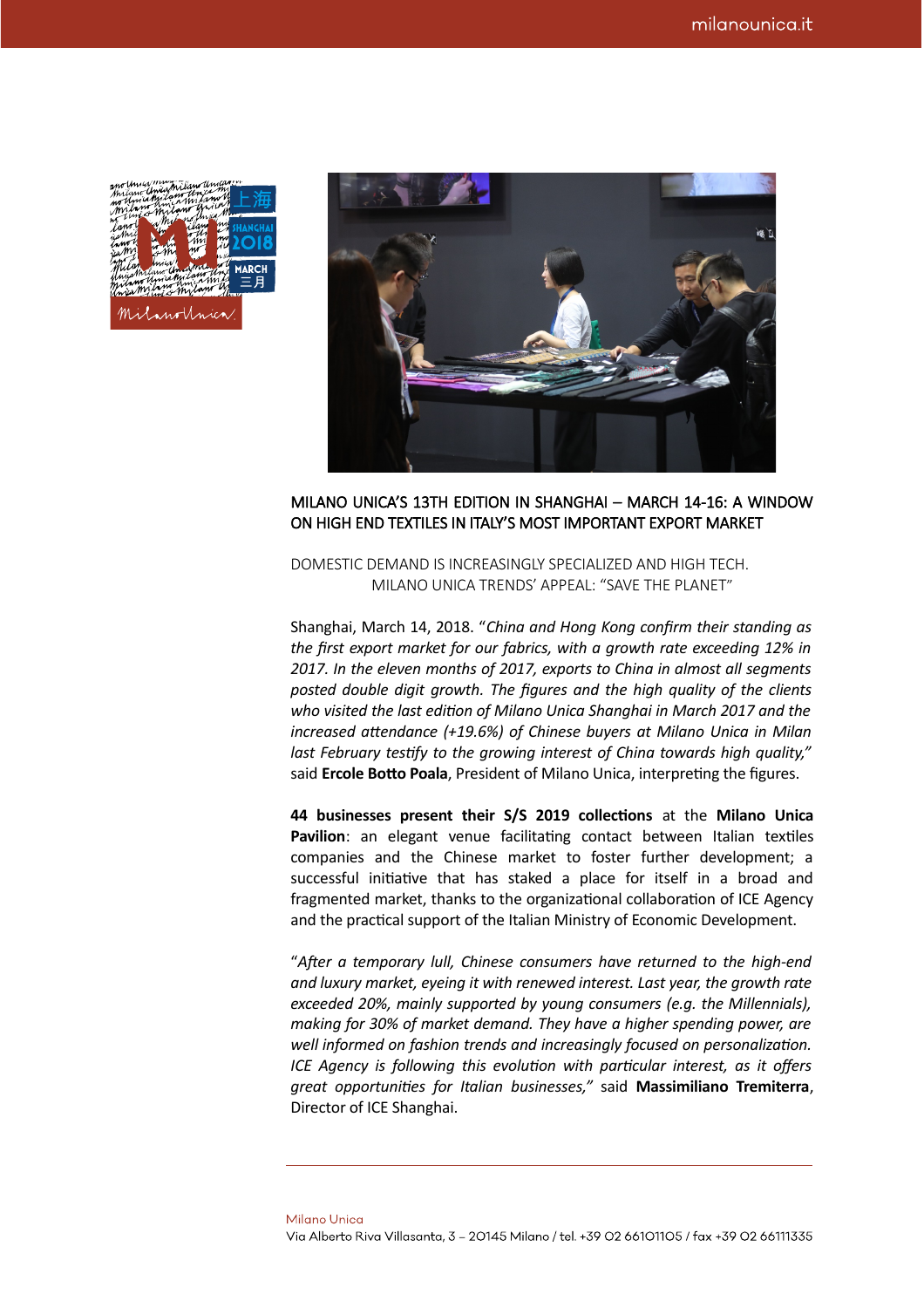| Milano amia Milano umani           |              |  |  |
|------------------------------------|--------------|--|--|
| no University Law University       |              |  |  |
|                                    |              |  |  |
|                                    |              |  |  |
|                                    |              |  |  |
|                                    |              |  |  |
| <b>Long Company of the SHANGHA</b> |              |  |  |
| Have the Care the direction MARCH  |              |  |  |
|                                    |              |  |  |
|                                    |              |  |  |
|                                    | MilanoUnica. |  |  |
|                                    |              |  |  |

Chinese buyers are traditionally technology oriented and they are currently taking a turn to high tech, forcing the entire sector to increasingly and more quickly adjust to demand.

High tech was a key point of interest at the 26th edition of Milano Unica last February, as was sustainability. What is the Chinese market's view on the "*Save the Planet*" concept, the appeal launched by the Milanese trade show with the presentation of the SS 2019 trends? Several international reports reveal that the Chinese position on these aspects is not as strong as it is on technology, but certainly changes are taking place, with long lasting reverberations that could ripple throughout the entire country.

Luxury brands, including Italian textiles producers, present their collections based on sustainable principles in a growing scenario of public awareness in China, convincingly summarized in the Chinese leader Xi Jinping's objective of clear sky in three years.

"*Once again I believe it is necessary to underline that exports of textiles to China are both direct – thanks to the growing awareness of local fashion houses and evolved consumers – and indirect – through the consumption of Italian and foreign garments produced with Italian fabrics. Leveraging on the commitment of the textiles-fashion sector towards the implementation of "Save the Planet"-oriented actions, we will be in a position to promote a culture of sustainability in China, increasingly supporting another value that joins the other – numerous – advantages already offered by Made-in-Italy production," said* **Ercole Botto Poala**.

"*Another strategic novelty, meant to better meet the needs of the Chinese market, is the outcome of the negotiations held with the partners - Messe Frankfurt (HK) Ltd and CCPIT – anticipating the Milano Unica Shanghai trade show within Intertextile in the month of September, starting from the next FW collections. The trade show will be held from Thursday, September 27 to Saturday, September 29, 2018. The venue remains the same,"* concluded **Massimo Mosiello**, General Director of the Trade Show.

Before the Shanghai appointment in September, the 27th edition of Milano Unica in Milan will present the SS 2019 collections from July 10 to July 12, 2018. Milano Unica thanks the Italian Ministry for Economic Development, the Italian Trade Promotion ICE Agency, the Municipality of Milan, Sistema Moda Italia and Banca Sella for their invaluable and unfailing contribution.

## For additional information

Milano Unica Press Office Susi Castellino - Tel. +39 02 6610 1105 - +39 334 6014386 Sergio Vicario (Metafora) - Tel. +39 02 45485095/6 - +39 348 98951